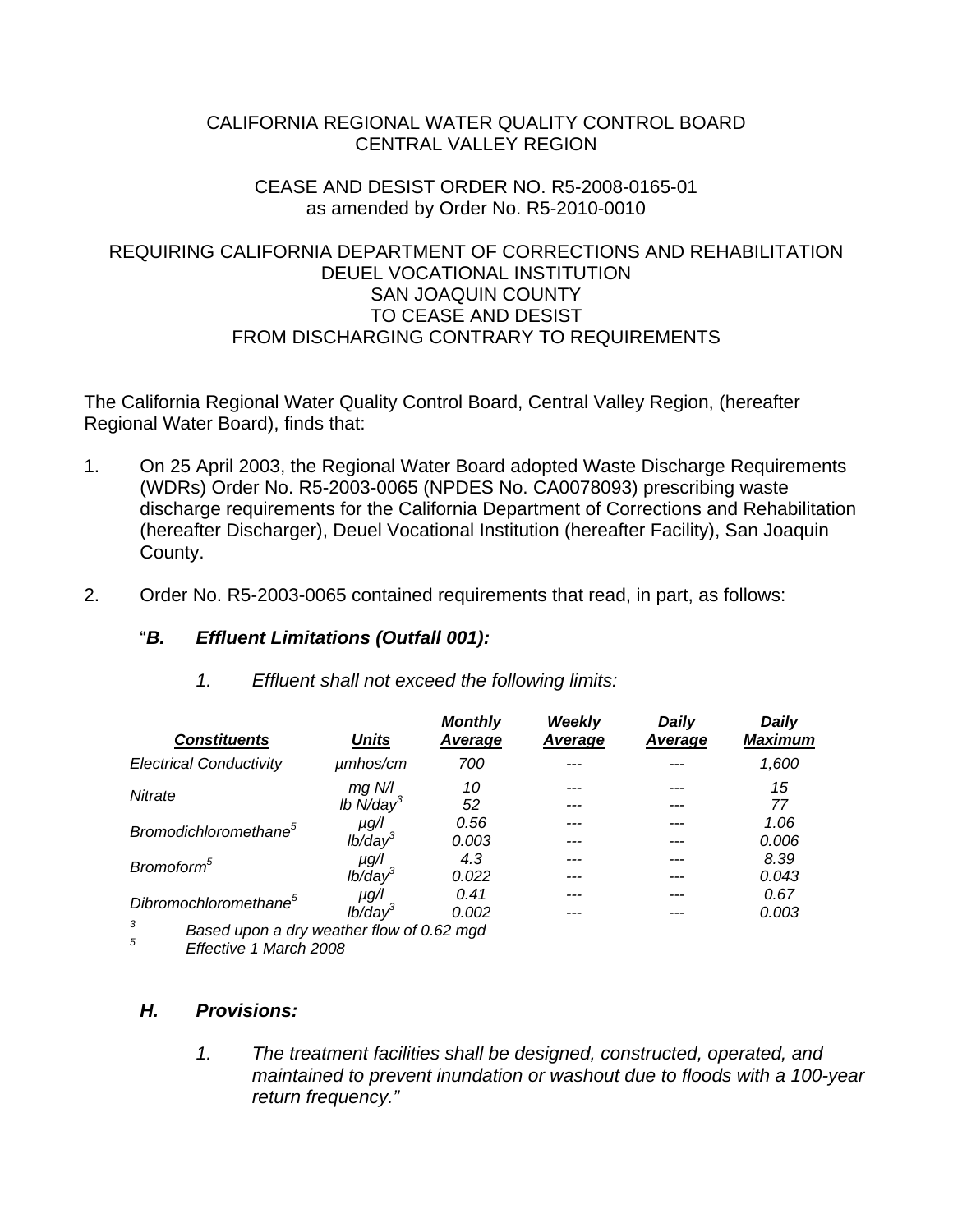- 3. On 25 April 2003, due to the inability of the Discharger to comply immediately with effluent limitations contained at sections B.1, B.8, and C.1 of Order No. R5-2003-0065, the Regional Water Board adopted Cease and Desist Order (CDO) No. R5-2003-0066, which provided time schedules for compliance with the effluent limitations.
- 4. On 21 October 2005, because the Discharger had committed to the design and construction of a new water treatment plant and a new state-of-the-art wastewater treatment plant to comply with the effluent limitations contained in Order No. R5-2003- 0065, the construction of which would not be complete until 1 March 2009, the Regional Water Board rescinded CDO No. R5-2003-0066 and adopted CDO No. R5-2005-0152.

CDO No. R5-2005-0152 requires, in part, that the Discharger comply with the effluent limitations contained in section B.1 of Order No. R5-2003-0065 for electrical conductivity, nitrate, bromoform, chlorodibromomethane, and dichlorobromomethane; and the provision contained in section H.1 by 1 March 2009.

5. On **24 October 2008**, the Regional Water Board adopted Order No. R5-2008-0164 rescinding Order No. R5-2003-0065 and prescribing revised waste discharge requirements for the Facility. Order No. R5-2008-0164 contains requirements that read, in part, as follows:

# *"IV. EFFLUENT LIMITATIONS AND DISCHARGE SPECIFICATIONS*

## *A. Effluent Limitations – Discharge Point No. 001*

*1. Final Effluent Limitations – Discharge Point No. 001* 

*The Discharger shall maintain compliance with the following effluent limitations at Discharge Point No. 001, with compliance measured at Monitoring Location EFF-001 as described in the attached MRP (Attachment E):* 

*a. The Discharger shall maintain compliance with the effluent limitations specified in the following table:* 

|                            | <b>Units</b> | <b>Effluent Limitations</b> |                   |                                |                                               |                                               |  |
|----------------------------|--------------|-----------------------------|-------------------|--------------------------------|-----------------------------------------------|-----------------------------------------------|--|
| <b>Parameter</b>           |              | Average<br><b>Monthly</b>   | Average<br>Weekly | <b>Maximum</b><br><b>Daily</b> | <i><b>Instantaneous</b></i><br><b>Minimum</b> | <i><b>Instantaneous</b></i><br><b>Maximum</b> |  |
| <b>Priority Pollutants</b> |              |                             |                   |                                |                                               |                                               |  |
| <b>Bromoform</b>           | µg/L         | 4.3                         | --                | 5.8                            | $\overline{\phantom{m}}$                      | $-$                                           |  |
| Chlorodibromomethane       | $\mu$ g/L    | 0.41                        | $- -$             | 0.58                           | $-$                                           | $-$                                           |  |
| Dichlorobromomethane       | µg/L         | 0.56                        | --                | 0.82                           | --                                            | $- -$                                         |  |

#### *Table 6. Effluent Limitations*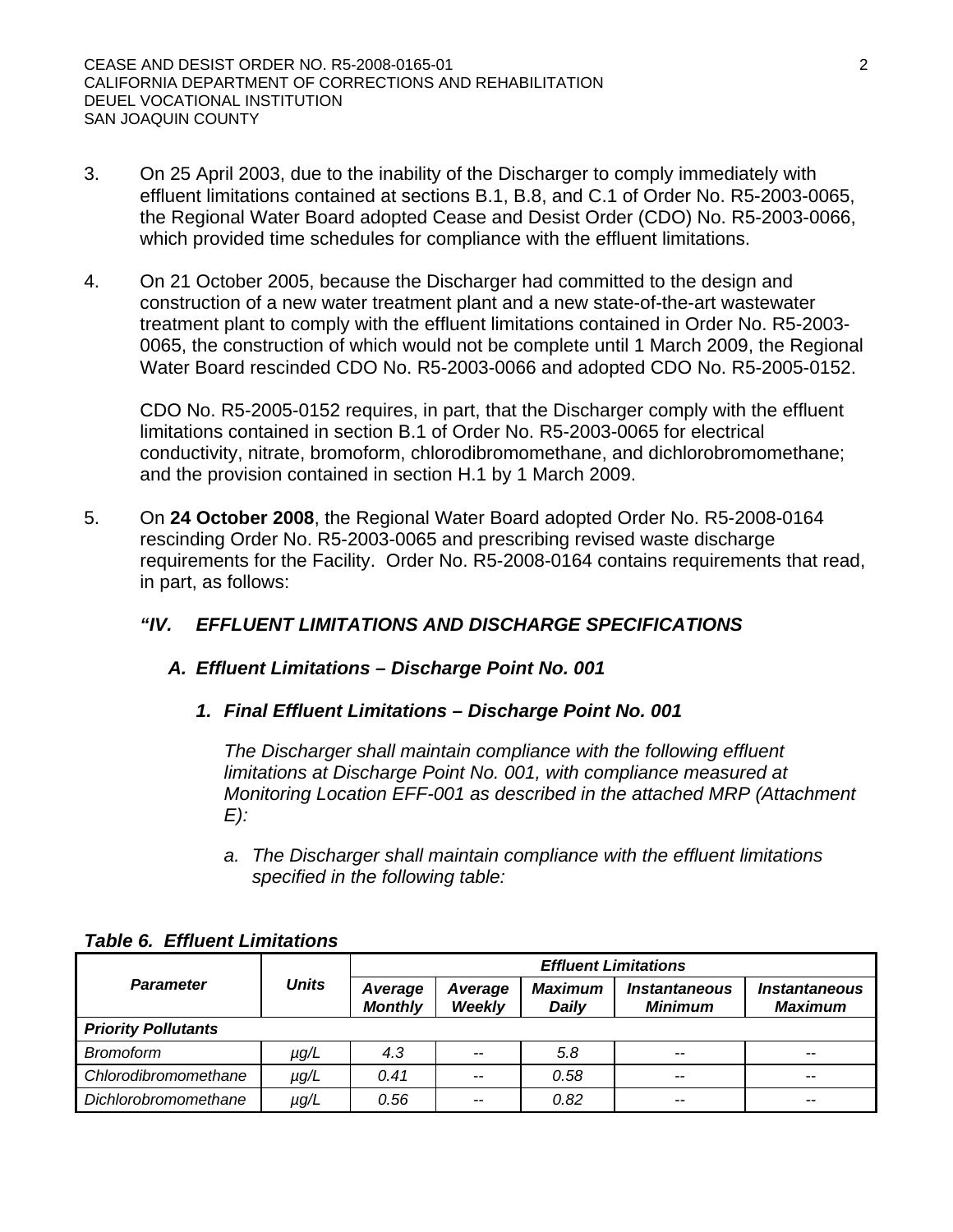| <b>Non-Conventional Pollutants</b> |          |                   |       |       |    |       |
|------------------------------------|----------|-------------------|-------|-------|----|-------|
| <b>Electrical Conductivity</b>     | umhos/cm | 700 <sup>-</sup>  | $-$   | $- -$ | -- | $-$   |
| @25°C                              |          | .000 <sup>3</sup> |       |       |    |       |
| Nitrate Nitrogen, Total<br>(as N)  | mg/L     | 10                | $- -$ | $- -$ | -- | $- -$ |

*1 Based on a design flow of 0.62 MGD.* 

*2 Applies from 1 April through 31 August.* 

*3 Applies from 1 September through 31 March.* 

### *VI. PROVISIONS*

#### *C. Special Provisions*

### *4. Construction, Operation and Maintenance Specifications*

*a. The treatment facilities shall be designed, constructed, operated, and maintained to prevent inundation or washout due to floods with a 100-year return frequency."* 

The effluent limitations for bromoform, chlorodibromomethane, and dichlorobromomethane contained in Order No R5-2008-0164 have been revised as calculated according to the *Policy for Implementation of Toxics Standards for Inland Surface Waters, Enclosed Bays, and Estuaries of California* (State Implementation Policy or SIP). The effluent limitations for electrical conductivity have been modified to be consistent with the applicable requirements contained in the Bay-Delta Plan. The average monthly effluent limitation for nitrate and the provision for the construction, operation, and maintenance of the Facility have been retained in Order No. R5-2008- 0164 from Order No. R5-2003-0065.

- 6. The construction of the new water treatment plant was originally scheduled to be completed by 1 October 2009 and the new wastewater treatment plant was originally scheduled to be operational by 31 December 2009. However, due to funding issues associated with the state budget crisis in California and contractor issues, the project was delayed.
- 7. The funding source for the new treatment facility is based on loans approved by the State of California Pooled Money Investment Board. On 17 December 2008, the Pooled Money Investment Board suspended payments on those loans because of the state budget crisis. Work on the project was halted on 19 December 2008, pursuant to Budget Letter 08-33 issued by the Department of Finance. Although the Discharger requested an exemption to allow continued construction of the project, the project's financing was not restored until April 2009. Construction work resumed on the plant after financing was restored. The suspension of funding has delayed the construction of the new treatment facility. In addition, there have been additional problems with the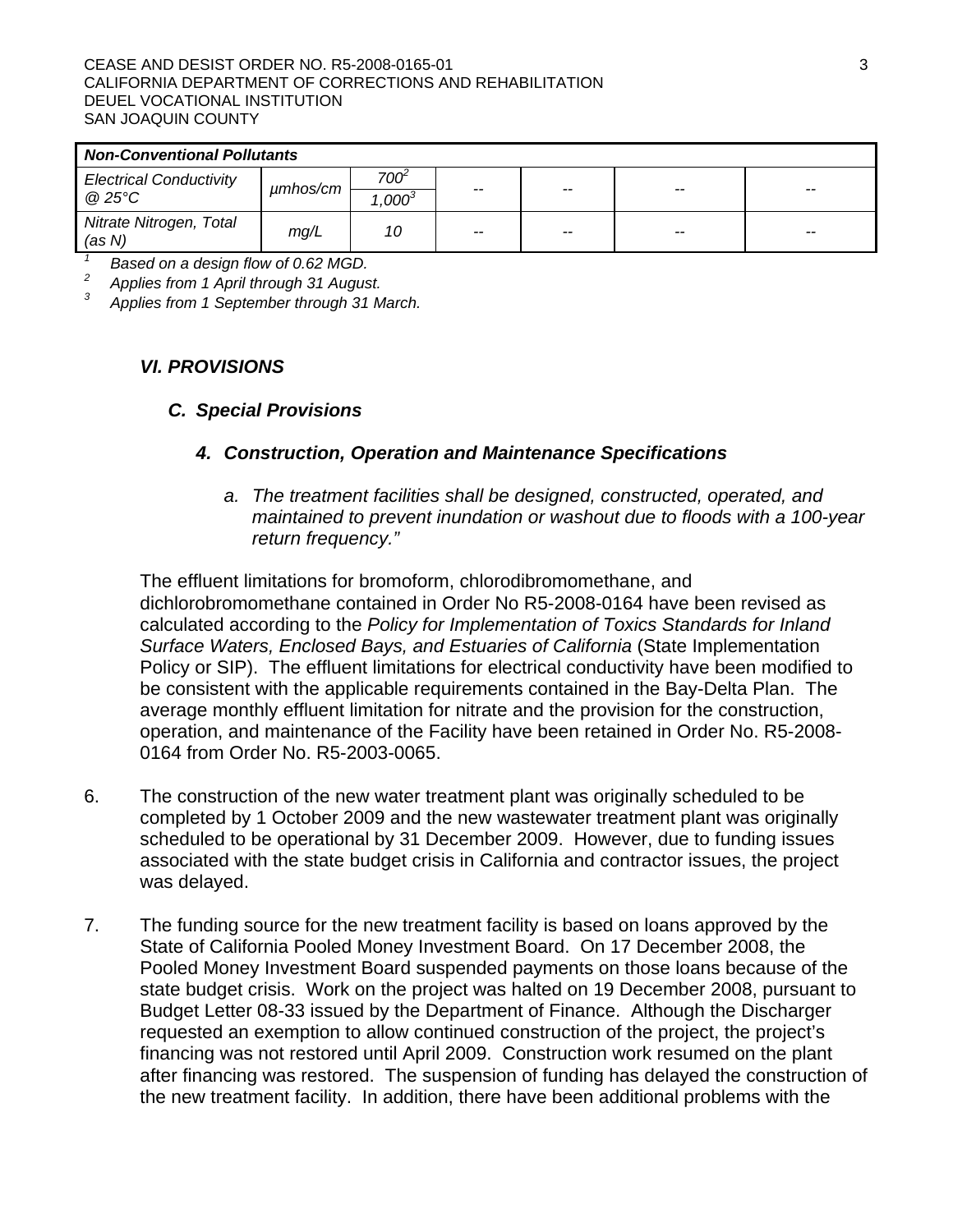electrical subcontractor that will delay the project even more. The electrical subcontractor failed to order critical equipment that needs a long lead time for manufacturing. The Discharger's revised construction schedule is for completion of construction by 1 October 2010 and full compliance with the effluent limitations for bromoform, chlorodibromomethane, dichlorobromomethane, electrical conductivity, and nitrate to 31 December 2010.

- 8. The compliance schedule originally established in CDO No. R5-2008-1065 was based on the Discharger's construction schedule at the time the Order was adopted. However, due to circumstances outside the control of the Discharger, the project has been delayed. Therefore, Order No. R5-2010-0010 amended CDO No. R5-2008-1065 by extending the compliance dates for construction completion of the treatment facility to 31 October 2010 and final compliance with the effluent limitations for bromoform, chlorodibromomethane, dichlorobromomethane, electrical conductivity, and nitrate to 31 December 2010.
- 9. **MANDATORY MINIMUM PENALTIES.** In accordance with California Water Code (CWC) section 13385(j)(3), the Regional Water Board finds that until the new treatment systems are operational, the Discharger is not able to consistently comply with the effluent limitations for bromoform, chlorodibromomethane, dichlorobromomethane, electrical conductivity, and nitrate, as well as the provision for the construction, operation, and maintenance of the Facility.

CWC section 13385(h) and (i) require the Regional Water Board to impose mandatory minimum penalties (MMPs) upon dischargers that violate certain effluent limitations. CWC section 13385(j) exempts certain violations from MMPs. CWC section 13385(j)(3) exempts the discharge from MMPs "*where the waste discharge is in compliance with either a cease and desist order issued pursuant to Section 13301 or a time schedule order issued pursuant to Section 13300, if all the [specified] requirements are met. … For the purposes of this subdivision, the time schedule may not exceed five years in length…*" WDR Order No. R5-2003-0065 adopted by the Regional Water Board on 25 April 2003, contained effluent limitations for nitrate and electrical conductivity which took effect on 14 June 2003. CDO R5-2003-0066 contained a time schedule which gave the Discharger until 1 March 2008 to comply with the final limits for nitrate and electrical conductivity. CDO R5-2005-0152 extended this compliance deadline to 1 March 2009, but could not extend protection from MMPs beyond 5 years. For this reason, for nitrate and electrical conductivity, protection from MMPs ended on 14 June 2008.

WDR Order R5-2003-0065 also contained final effluent limits, in the form of monthly average and daily maximum limits, for bromoform, chlorodibromomethane, and dichlorobromomethane. These final effluent limits were to take effect on 1 March 2008. CDO R5-2003-0066 did not address these constituents. However, CDO R5-2005-0152 extended the compliance deadline for these requirements until 1 March 2009.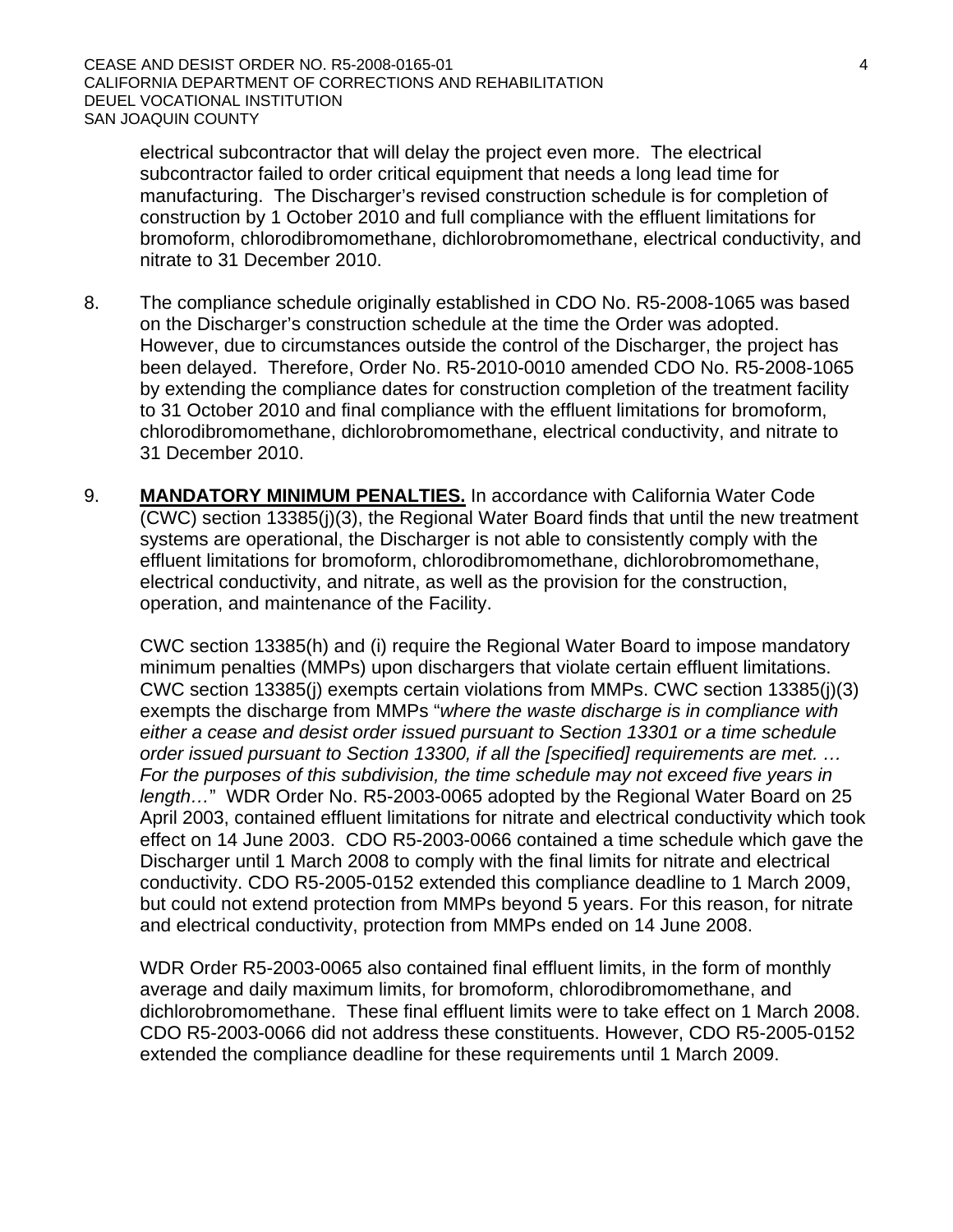On 24 October 2008, the Regional Water Board adopted WDRs Order R5-2008-0164, which rescinded WDRs Order R5-2003-0065 and contained new daily maximum limits for bromoform, chlorodibromomethane, and dichlorobromomethane. On the same day, the Regional Water Board issued CDO R5-2008-0165, which provided protection from MMPs for these constituents, and contained a time schedule to achieve final compliance with the effluent limits by 31 December 2008.

By statute, CDO protection from MMPs cannot last longer than 5 years. CDO protection for the monthly averages for bromoform, chlorodibromomethane, and dichlorobromomethane (which were unchanged by WDRs Order R5-2008-0164) began on 1 March 2008 and may last through 1 March 2013. Because WDR Order R5-2008-0164, which was adopted by the Regional Water Board on 24 October 2008, contained more stringent regulatory requirements for the daily maximum limits for bromoform, chlorodibromomethane, and dichlorobromomethane, and because new control measures, which could not be implemented within 30 days of the issuance of the Order, must be implemented to comply with these limits, a CDO may be issued by the Regional Water Board providing protection from MMPs through 24 October 2013.

CWC section 13385(j)(3) requires the preparation and implementation of a pollution prevention plan (PPP) pursuant to section 13263.3 of the CWC. Provision H.7 of Order No. R5-2003-0065 required the Discharger to submit a PPP for bromoform, chlorodibromomethane, and dichlorobromomethane. CDO No. R5-2003-0066 required the Discharger to submit a PPP for electrical conductivity. This Order requires the Discharger to update and implement the existing PPPs for these parameters.

- 10. This Order includes interim requirements and dates for their achievement. The time schedules do not exceed 5 years.
- 11. The compliance time schedule in this Order includes interim effluent limitations for bromoform, chlorodibromomethane, dichlorobromomethane, electrical conductivity, and nitrate. Interim effluent limitations typically consist of a maximum daily effluent concentration derived using sample data provided by the Discharger. In developing the interim limitations, where there are 10 sampling data points or more, sampling and laboratory variability is accounted for by establishing interim limits that are based on normally distributed data where 99.9% of the data points will lie within 3.3 standard deviations of the mean (*Basic Statistical Methods for Engineers and Scientists, Kennedy and Neville, Harper and Row*). When there are less than 10 sampling data points available, the *Technical Support Document for Water Quality-Based Toxics Control* ((EPA/505/2-90-001), TSD) recommends a coefficient of variation of 0.6 be utilized as representative of wastewater effluent sampling. The TSD recognizes that a minimum of 10 data points is necessary to conduct a valid statistical analysis. The multipliers contained in Table 5-2 of the TSD are used to determine a maximum daily limitation based on a long-term average objective. In this case, the long-term average objective is to maintain, at a minimum, the current plant performance level. Thus, when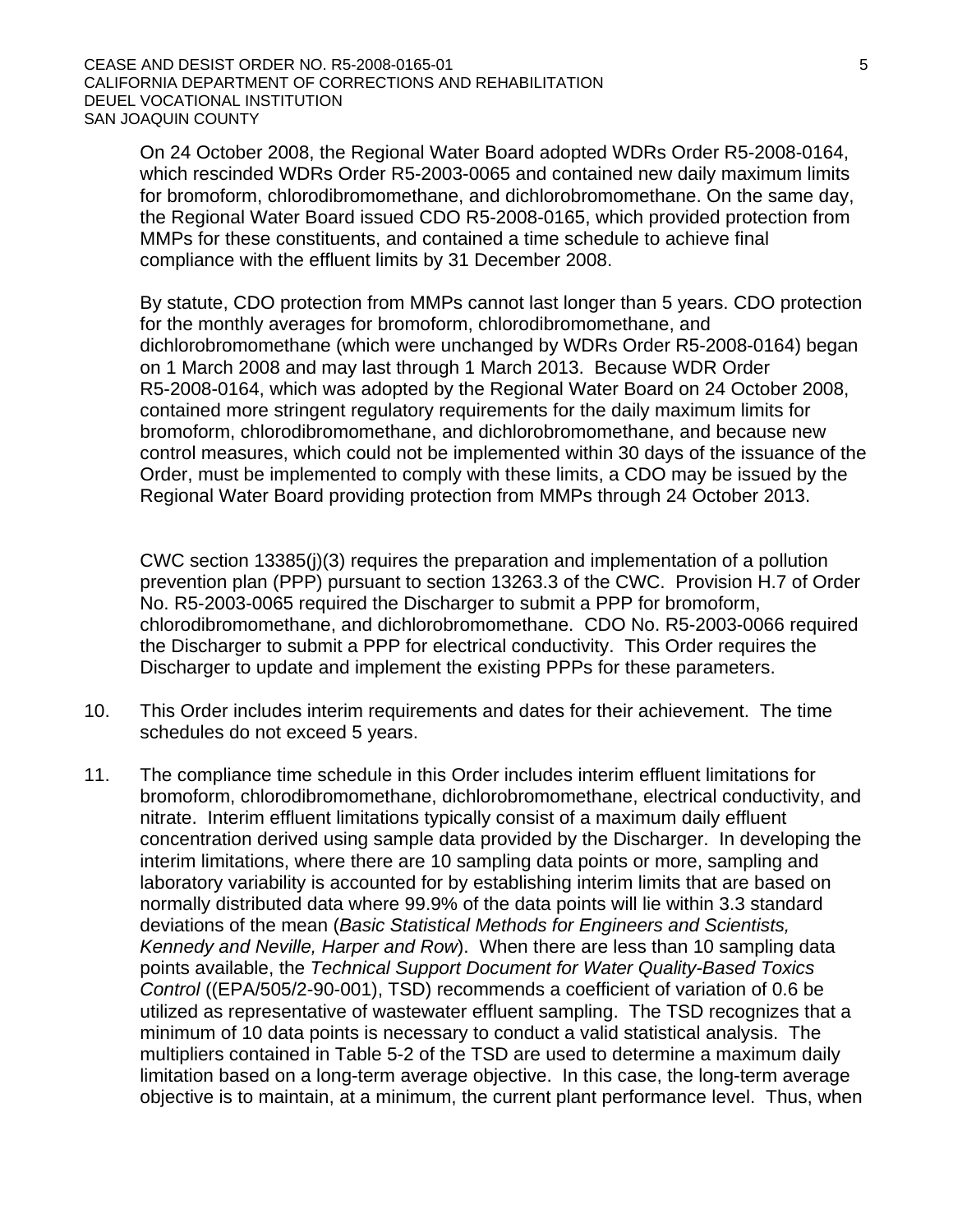there are less than 10 sampling points for a constituent, interim limitations are based on 3.11 times the maximum observed effluent concentrations to obtain the daily maximum interim limitation (TSD, Table 5-2). Because the maximum effluent concentrations for bromoform, chlorodibromomethane, dichlorobromomethane, electrical conductivity, and nitrate were greater than the statistically calculated effluent limitations, interim limitations were established at the maximum effluent concentration.

- 12. The Regional Water Board finds that the Discharger can undertake source control and treatment plant measures to maintain compliance with the interim limitations included in this Order. Interim limitations are established when compliance with the final effluent limitations cannot be achieved by the existing discharge. Discharge of constituents in concentrations in excess of the final effluent limitations, but in compliance with the interim effluent limitations, can significantly degrade water quality and adversely affect the beneficial uses of the receiving stream on a long-term basis. The interim limitations, however, establish an enforceable ceiling concentration until compliance with the effluent limitation can be achieved.
- 13. Section 13301 of the CWC states in part "*When a regional board finds that a discharge of waste is taking place or threatening to take place in violation of requirements or discharge prohibitions prescribed by the regional board or the state board, the board may issue an order to cease and desist and direct that those persons not complying with the requirements or discharge prohibitions (a) comply forthwith, (b) comply in accordance with a time schedule set by the board, or (c) in the event of a threatened violation, take appropriate remedial or preventative action. In the event of an existing or threatened violation of waste discharge requirements in the operation of a community sewer system, cease and desist orders may restrict or prohibit the volume, type, or concentration of waste that might be added to such system by dischargers who did not discharge into the system prior to the issuance of the cease and desist order. Cease and desist orders may be issued directly by a board, after notice and hearing, or in accordance with the procedure set forth in Section 13302.*"
- 14. The issuance of this Order is not a "project" as defined by the California Environmental Quality Act (Public Resources Code, Section 21000, *et seq*.) (CEQA), and does not have the potential to cause a significant adverse impact on the environment (Title 14 CCR section 15061(b)(3)). This Order enforces preexisting requirements to improve the quality of ongoing discharges that are part of the CEQA "baseline"; and includes interim effluent limitations to ensure that discharges do not increase above the CEQA baseline. Any measures to meet effluent limitations are the result of WDRs Order No. R5-2003- 0065 and not this Order. Even assuming the issuance of this Order is a "project" within the meaning of CEQA, issuance of this Order is exempt from the provisions of in accordance with Water Code Section 13389, which exempts the adoption or modification of a NPDES Permit for an existing source. This Order only serves to implement a NPDES permit and is therefore exempt under Section 13389. The issuance of this Order is also exempt under Section 15321(a)(2), Title 14, California Code of Regulations (CCR).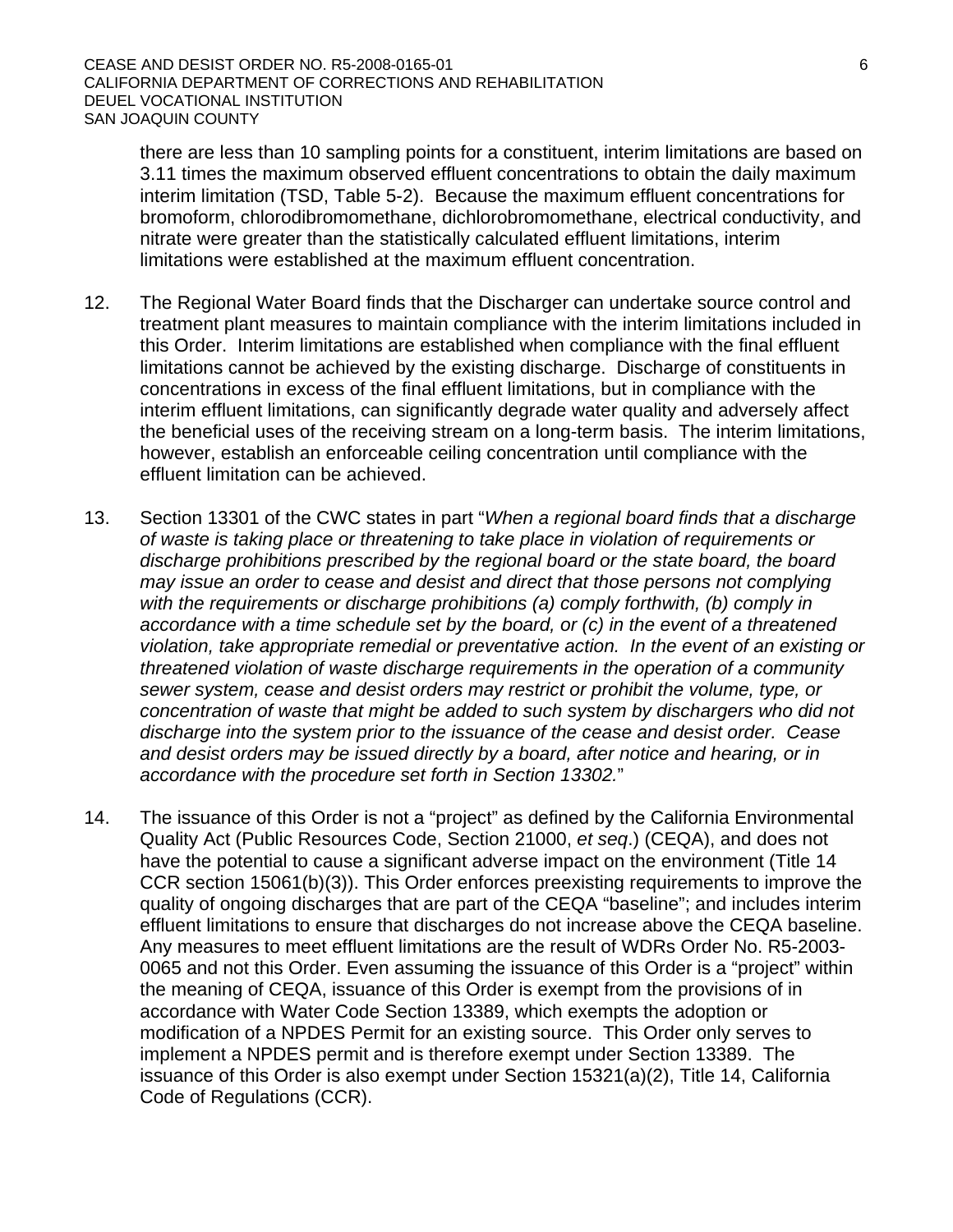- 15. On **24 October 2008**, in Sacramento, California, after due notice to the Discharger and all other affected persons, the Regional Water Board conducted a public hearing at which evidence was received to consider a Cease and Desist Order under CWC section 13301 to establish a time schedule to achieve compliance with waste discharge requirements.
- 16. Any person adversely affected by this action of the Regional Water Board may petition the State Water Resources Control Board to review this action. The petition must be received by the State Water Resources Control Board, Office of the Chief Counsel, P.O. Box 100, Sacramento, CA 95812-0100, within 30 days of the date on which this action was taken. Copies of the law and regulations applicable to filing petitions will be provided upon request.

**IT IS HEREBY ORDERED THAT** Cease and Desist Order No. R5-2005-0152 is rescinded, and, pursuant to CWC Section 13301:

1. The Discharger shall comply with the following time schedule to ensure compliance with the effluent limitations for bromoform, chlorodibromomethane, dichlorobromomethane, electrical conductivity, and nitrate and the provision for the construction, operation, and maintenance of the Facility as described in Finding 5 above:

| <b>Task</b> |                                                                                                                                                                                                                                                                                                                       | <b>Compliance Date</b>                             |
|-------------|-----------------------------------------------------------------------------------------------------------------------------------------------------------------------------------------------------------------------------------------------------------------------------------------------------------------------|----------------------------------------------------|
| a.          | Update and implement Pollution Prevention Plan as specified in CWC Section<br>13263.3 for bromoform, chlorodibromomethane, dichlorobromomethane, and<br>electrical conductivity.                                                                                                                                      | 12 December 2008                                   |
| b.          | Complete construction of treatment facilities to comply with the effluent limitations<br>for bromoform, chlorodibromomethane, dichlorobromomethane, electrical<br>conductivity, and nitrate contained at sections IV.A.1.a and IV.A.1.f and the<br>provision contained at section VI.C.4.a of Order No. R5-2008-0164. | 1 October 2010                                     |
| C.          | Final compliance with the effluent limitations for bromoform,<br>chlorodibromomethane, dichlorobromomethane, electrical conductivity, and nitrate<br>contained at sections IV.A.1.a and IV.A.1.f and the provision contained at section<br>VI.C.4.a of Order No. R5-2008-0164.                                        | 31 December 2010                                   |
|             | d. Submit Progress Reports <sup>1</sup> .                                                                                                                                                                                                                                                                             | 1 January 2009,<br>1 July 2009, and<br>1 July 2010 |
|             | The progress reports shall detail what steps have been implemented towards achieving compliance with waste discharge                                                                                                                                                                                                  |                                                    |

requirements, including studies, construction progress, evaluation of measures implemented, and recommendations for additional measures as necessary to achieve full compliance by the final date.

2. The following interim effluent limitations for bromoform, chlorodibromomethane, dichlorobromomethane, electrical conductivity, and nitrate shall be effective immediately, and shall remain in effect until 31 December 2010, or when the Discharger is able to come into compliance with the final effluent limitation, whichever is sooner.